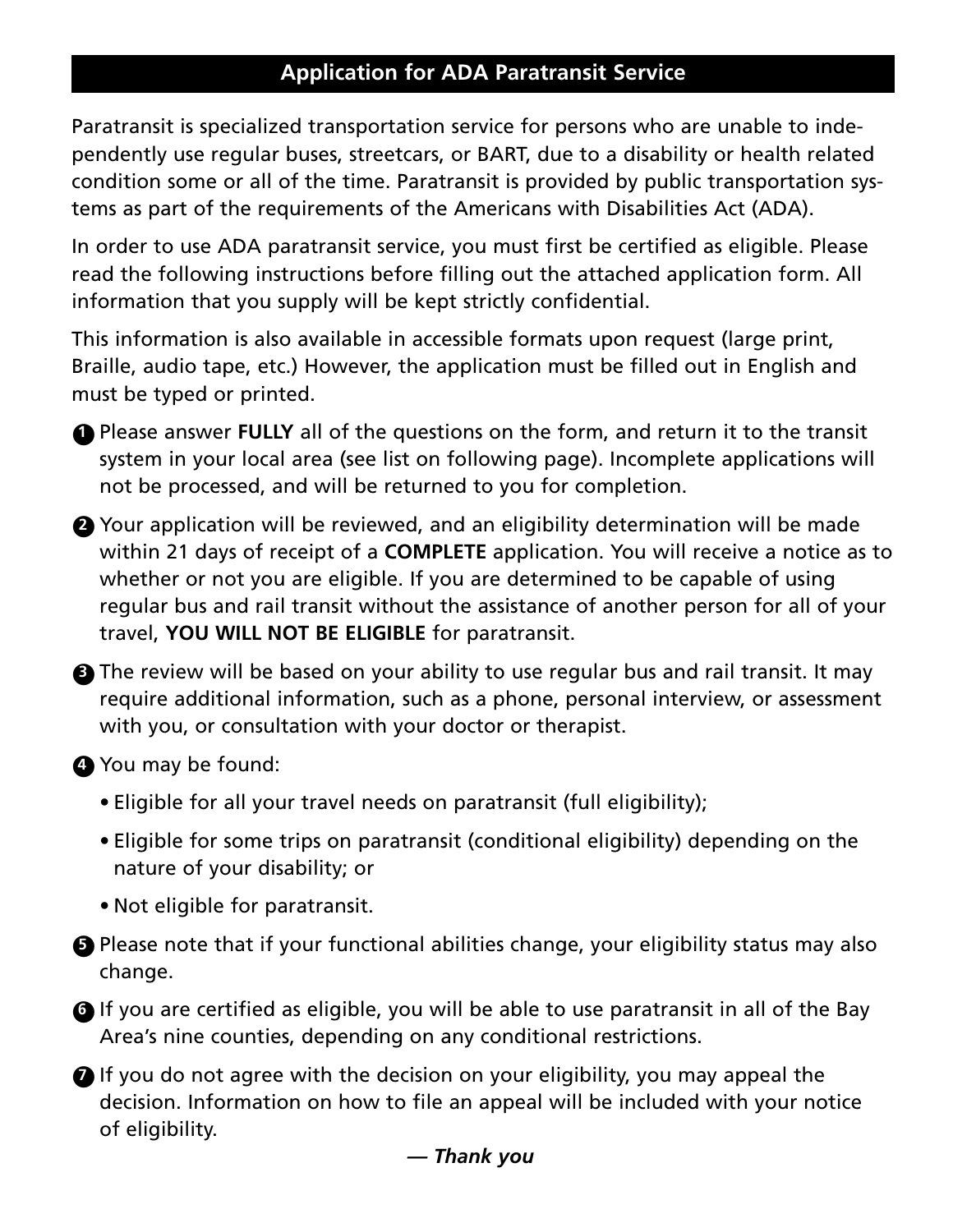**The following Bay Area fixed-route transit operators are participants in the regional ADA Paratransit Eligibility Program:**



BART

City of Benicia

County Connection (Central Contra Costa Transit Authority)

Cities of Fairfield/Suisun City

Golden Gate Bridge, Highway and Transit District

LAVTA (Livermore-Amador Valley Transit Authority)

MCTD (Marin County Transit District)

Muni (San Francisco Municipal Railway)

City of Petaluma

SamTrans (San Mateo County Transit District)

Santa Rosa CityBus

Solano Transportation Authority

Sonoma County Transit

VTA (Santa Clara Valley Transportation Authority)

Tri Delta (Eastern Contra Costa Transit Authority)

Union City Transit

City of Vacaville

Vallejo Transit

The V.I.N.E. and Napa Valley Transit

WestCAT (Western Contra Costa County Transit Authority)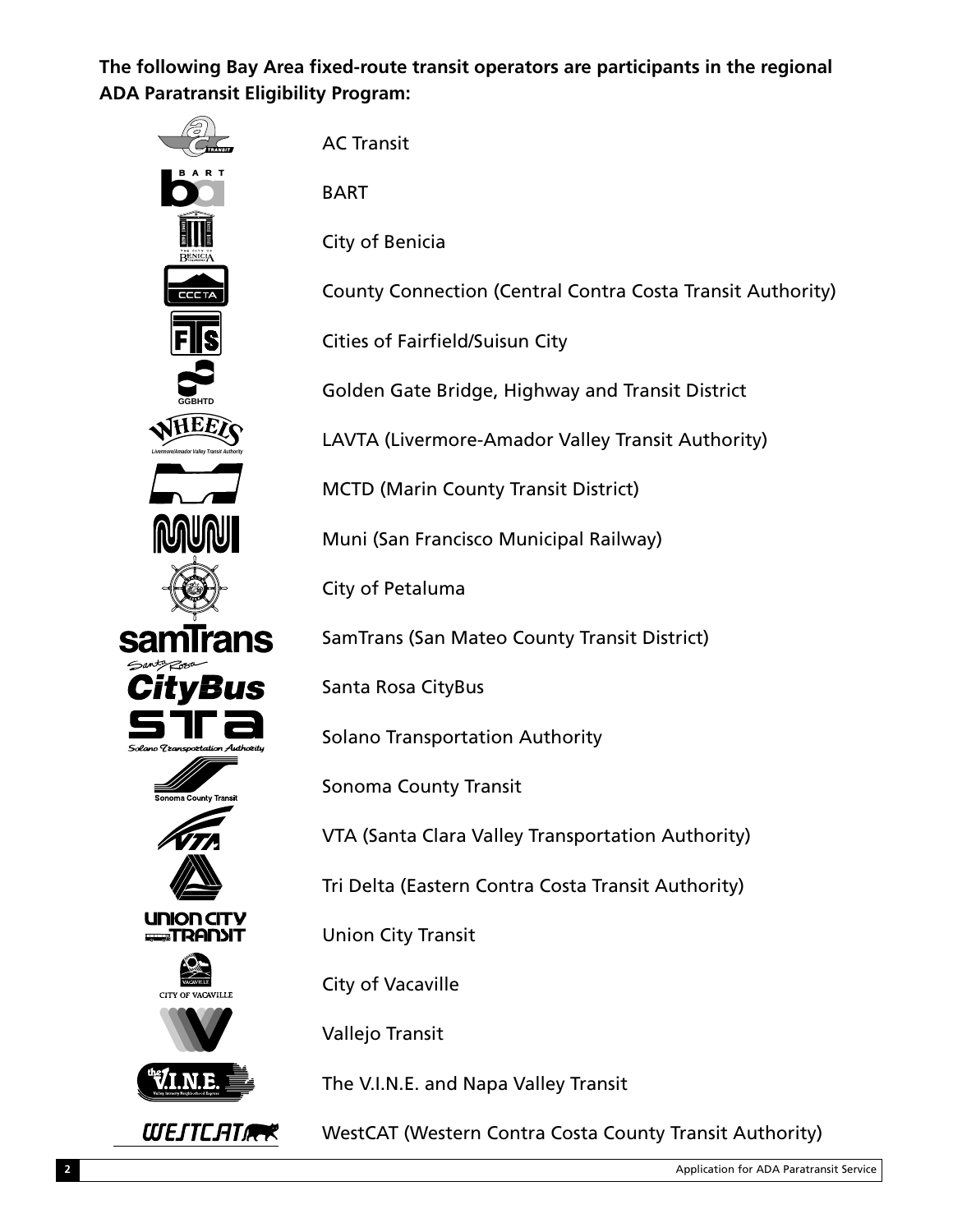**Your answers to the following questions will help us in determining your eligibility. ALL questions must be thoroughly answered or the application will be considered incomplete. An incomplete application will be returned, and will delay the eligibility determination process. Please print or type.**

### **Personal/Contact Information**

**Name** *(first, middle, last):*

| Mailing Address (if different from home):                                                                                      |                      |
|--------------------------------------------------------------------------------------------------------------------------------|----------------------|
|                                                                                                                                |                      |
|                                                                                                                                |                      |
|                                                                                                                                |                      |
|                                                                                                                                |                      |
| Birth Date: $\frac{1}{\sqrt{2\pi i}}$ / ______ / _____ $\Box$ Female $\Box$ Male                                               |                      |
| <b>Primary Language</b> (please check): $\Box$ English $\Box$ Other (specify) _____________                                    |                      |
| Do you need any future written information provided to you<br>in an accessible format? (please check):                         |                      |
| $\Box$ Yes $\Box$ No If yes, what format do you prefer?<br>$\Box$ Diskette $\Box$ Audio tape $\Box$ Braille $\Box$ Large Print |                      |
| Did someone help you in filling out this form? $\Box$ Yes                                                                      | $\Box$ No            |
| Should this person be contacted if additional information is needed?<br>(please check):                                        | $\Box$ Yes $\Box$ No |
|                                                                                                                                |                      |
|                                                                                                                                |                      |
| In case of emergency, whom should we contact?                                                                                  |                      |
|                                                                                                                                |                      |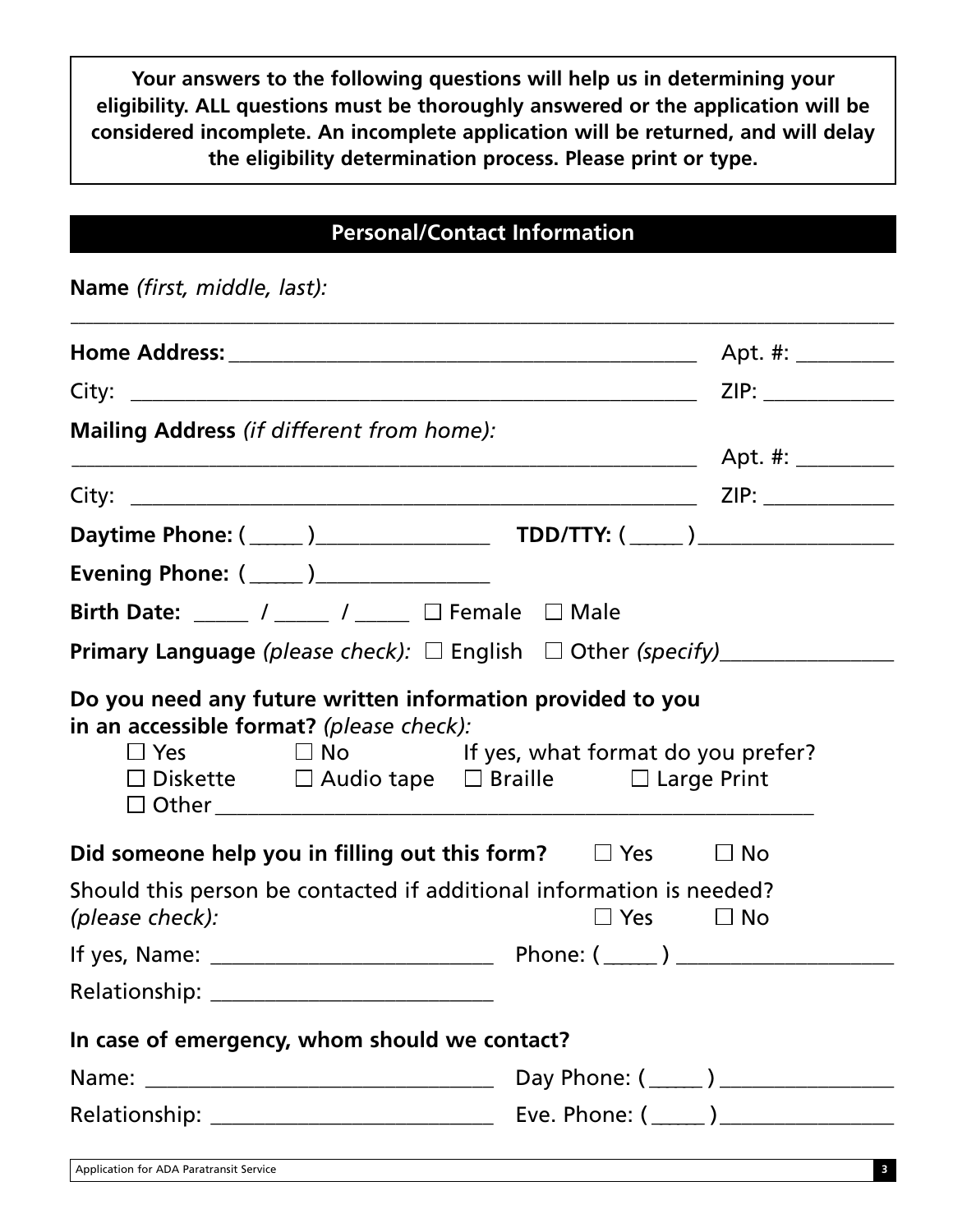|      | Please answer the following questions in detail — your specific answers to the<br>questions will help us in determining your eligibility.                                                                                                                                                       |
|------|-------------------------------------------------------------------------------------------------------------------------------------------------------------------------------------------------------------------------------------------------------------------------------------------------|
|      | Tell Us About Your Condition and How You Currently Travel                                                                                                                                                                                                                                       |
| (a)  | What is your DISABILITY or HEALTH RELATED CONDITION that prevents you<br>from using public transit (BART, bus, streetcar)?                                                                                                                                                                      |
| (1b) | Explain HOW this condition prevents you from independently using<br>public transit.                                                                                                                                                                                                             |
| (1c) | Are the conditions you described:<br>$\Box$ Permanent<br>$\Box$ Temporary<br>$\Box$ Don't Know<br>If temporary, how long do you expect this to continue?                                                                                                                                        |
| (1d) | Do the conditions you described change from day to day in a way that<br>affects your ability to use public transit?<br>Yes, good on some days, bad on others.<br>$\Box$ No, doesn't change.<br>$\Box$ Don't know.<br>If yes, explain how the change affects your ability to use public transit. |
|      |                                                                                                                                                                                                                                                                                                 |

Г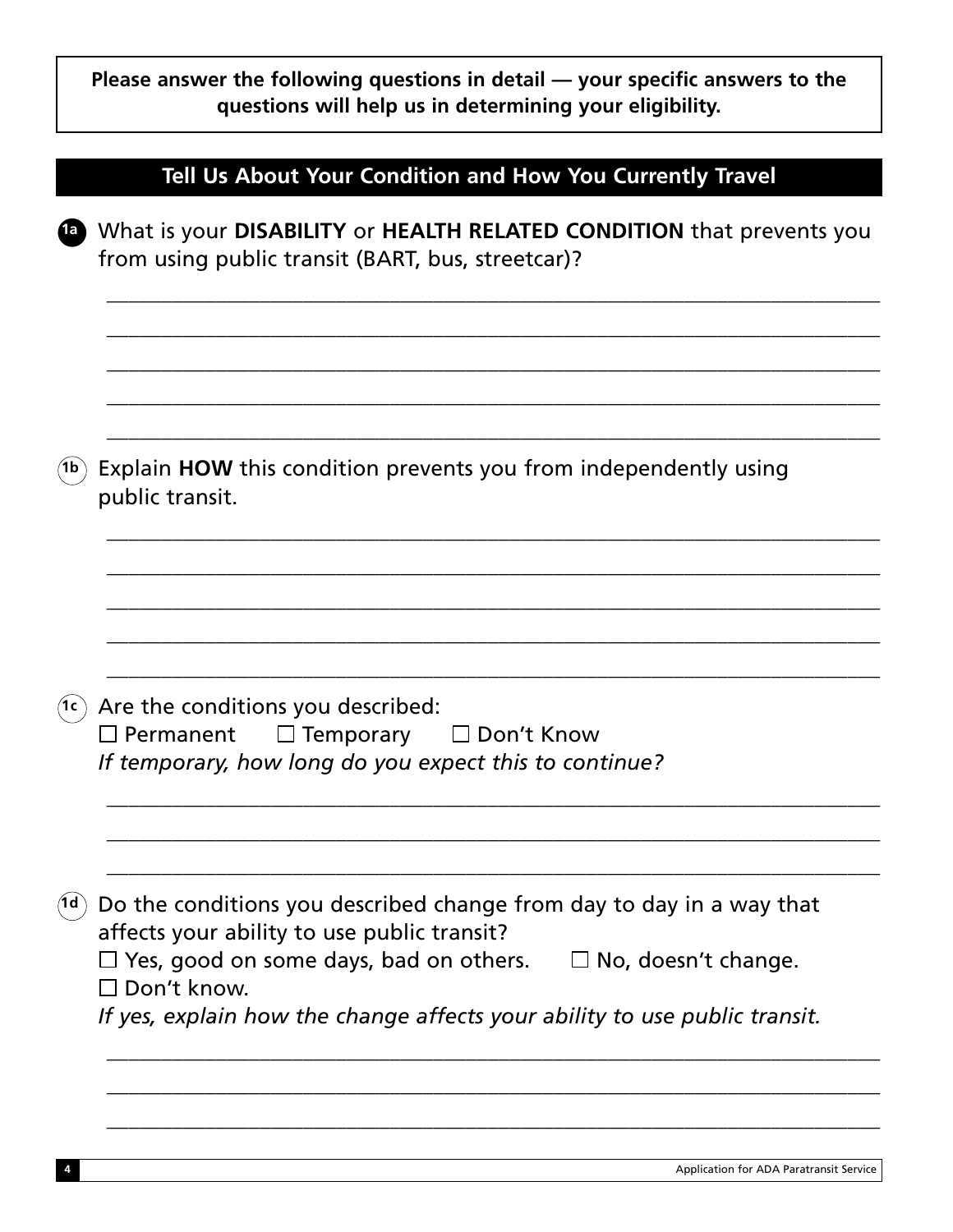| $\mathbf{2a}$           | How do you currently travel to your most frequent destinations?<br>(Check all that apply):<br>$\square$ Buses<br>$\square$ Taxi<br>$\square$ Other | $\Box$ Ferry                                     | $\Box$ Paratransit $\Box$ Drive myself<br>$\Box$ Streetcar | $\Box$ BART<br>$\Box$ Someone drives me                                                                                                                                                                                                          |
|-------------------------|----------------------------------------------------------------------------------------------------------------------------------------------------|--------------------------------------------------|------------------------------------------------------------|--------------------------------------------------------------------------------------------------------------------------------------------------------------------------------------------------------------------------------------------------|
| $\mathsf{(2b)}$         |                                                                                                                                                    |                                                  |                                                            | If you checked paratransit, what is the name of the program you use?                                                                                                                                                                             |
| $\overline{\mathbf{3}}$ | Do you travel with the assistance of another person:<br>$\Box$ Always                                                                              | $\Box$ Sometimes                                 | $\Box$ Never                                               |                                                                                                                                                                                                                                                  |
|                         | what type of assistance do they provide?                                                                                                           |                                                  |                                                            | If you travel with the assistance of another person always or sometimes,                                                                                                                                                                         |
|                         |                                                                                                                                                    |                                                  |                                                            |                                                                                                                                                                                                                                                  |
|                         |                                                                                                                                                    |                                                  |                                                            |                                                                                                                                                                                                                                                  |
|                         | (Check all that apply):                                                                                                                            |                                                  |                                                            | Do you use any of the following mobility aids or specialized equipment?                                                                                                                                                                          |
|                         | $\Box$ Cane                                                                                                                                        | $\square$ Power Chair                            |                                                            | $\Box$ Communication Board                                                                                                                                                                                                                       |
|                         | $\square$ White Cane                                                                                                                               | $\Box$ Large Power Chair                         |                                                            | $\Box$ Service Animal                                                                                                                                                                                                                            |
|                         | $\square$ Walker                                                                                                                                   | $\Box$ Power Scooter                             |                                                            | $\Box$ Crutches                                                                                                                                                                                                                                  |
|                         |                                                                                                                                                    | (3 or 4 wheeler)                                 |                                                            |                                                                                                                                                                                                                                                  |
|                         | $\Box$ Manual Chair<br>$\Box$ Respirator                                                                                                           | $\Box$ Leg Braces<br>$\Box$ Portable oxygen tank |                                                            | $\Box$ Speech Devices                                                                                                                                                                                                                            |
|                         | $\Box$ Other Aid                                                                                                                                   |                                                  |                                                            |                                                                                                                                                                                                                                                  |
|                         |                                                                                                                                                    |                                                  |                                                            |                                                                                                                                                                                                                                                  |
|                         |                                                                                                                                                    |                                                  |                                                            | For questions 5 through 16, please indicate whether you are independently able to<br>perform the following functions. ALL "no" or "sometimes" answers must be<br>accompanied by an explanation or the application will be considered incomplete. |

# **Tell Us About Your Capabilities**

**5** Are you able to understand and remember directions well enough to complete a public transit trip? (This doesn't refer to being unaccustomed to the English language.)  $\Box$  Yes  $\Box$  No  $\Box$  Sometimes *If no or sometimes, explain why:* \_\_\_\_\_\_\_\_\_\_\_\_\_\_\_\_\_\_\_\_\_\_\_\_\_\_\_\_\_\_\_\_\_\_\_\_\_\_\_\_

\_\_\_\_\_\_\_\_\_\_\_\_\_\_\_\_\_\_\_\_\_\_\_\_\_\_\_\_\_\_\_\_\_\_\_\_\_\_\_\_\_\_\_\_\_\_\_\_\_\_\_\_\_\_\_\_\_\_\_\_\_\_\_\_\_\_\_\_\_\_\_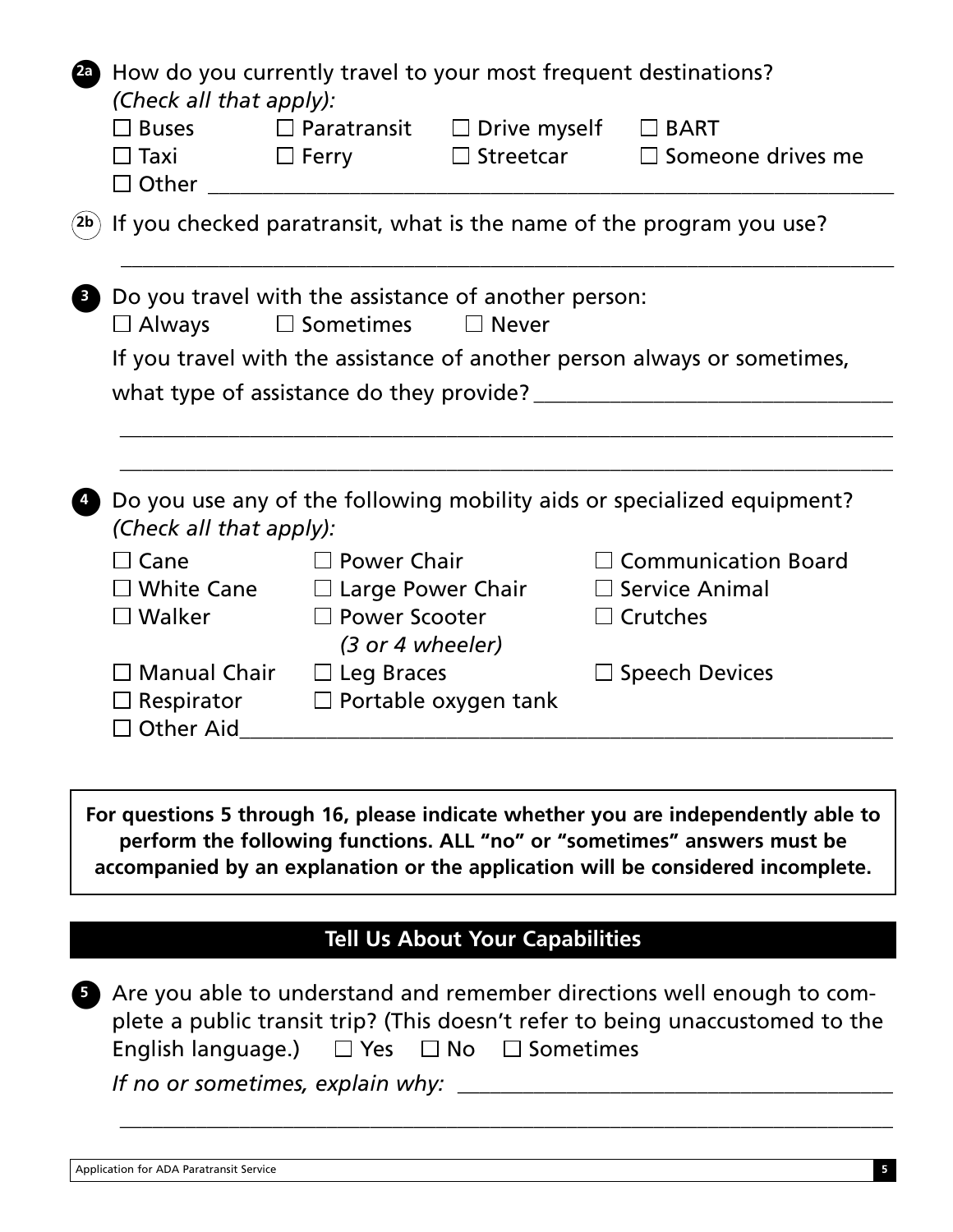| $\square$ Yes                    |           |                                                                               | <b>6</b> Are you able to identify the correct public transit stops?<br>$\Box$ No $\Box$ Sometimes If no or sometimes, explain why:                         |                                                                                         |
|----------------------------------|-----------|-------------------------------------------------------------------------------|------------------------------------------------------------------------------------------------------------------------------------------------------------|-----------------------------------------------------------------------------------------|
|                                  |           |                                                                               | Are you able to identify the correct bus or train to board?<br>$\Box$ Yes $\Box$ No $\Box$ Sometimes If no or sometimes, explain why:                      |                                                                                         |
| $\Box$ Yes                       |           |                                                                               | $\Box$ No $\Box$ Sometimes If no or sometimes, explain why:                                                                                                | <sup>8</sup> Are you able to get to and from the public transit stop nearest your home? |
|                                  |           |                                                                               |                                                                                                                                                            | How many city blocks can you walk, or travel with a mobility aid, without               |
|                                  |           |                                                                               | <b>Co</b> Are you able to wait 15 minutes at a public transit stop?<br>$\Box$ Yes $\Box$ No $\Box$ Sometimes If no or sometimes, explain why:              |                                                                                         |
|                                  |           | (10b) Are you able to wait longer than 15 minutes?                            | $\Box$ Yes $\Box$ No $\Box$ Sometimes If so, how long? ________ (minutes)                                                                                  |                                                                                         |
| (10c)<br>Yes                     | $\Box$ No | $\Box$ Sometimes                                                              | Could you wait if there were a seat or bus shelter?                                                                                                        |                                                                                         |
|                                  |           | kneeler that lowers the front of the bus?<br>If no or sometimes, explain why: | Are you able to get on or off a public transit bus if it has either a lift or a<br>$\Box$ Yes $\Box$ No $\Box$ Sometimes $\Box$ Don't know, never tried it |                                                                                         |
| If no or sometimes, explain why: |           | exiting the transit vehicle?                                                  | $\Box$ Yes $\Box$ No $\Box$ Sometimes $\Box$ Don't know, never tried it                                                                                    | <b>2</b> Are you able to grasp handles or railings, coins or tickets while boarding or  |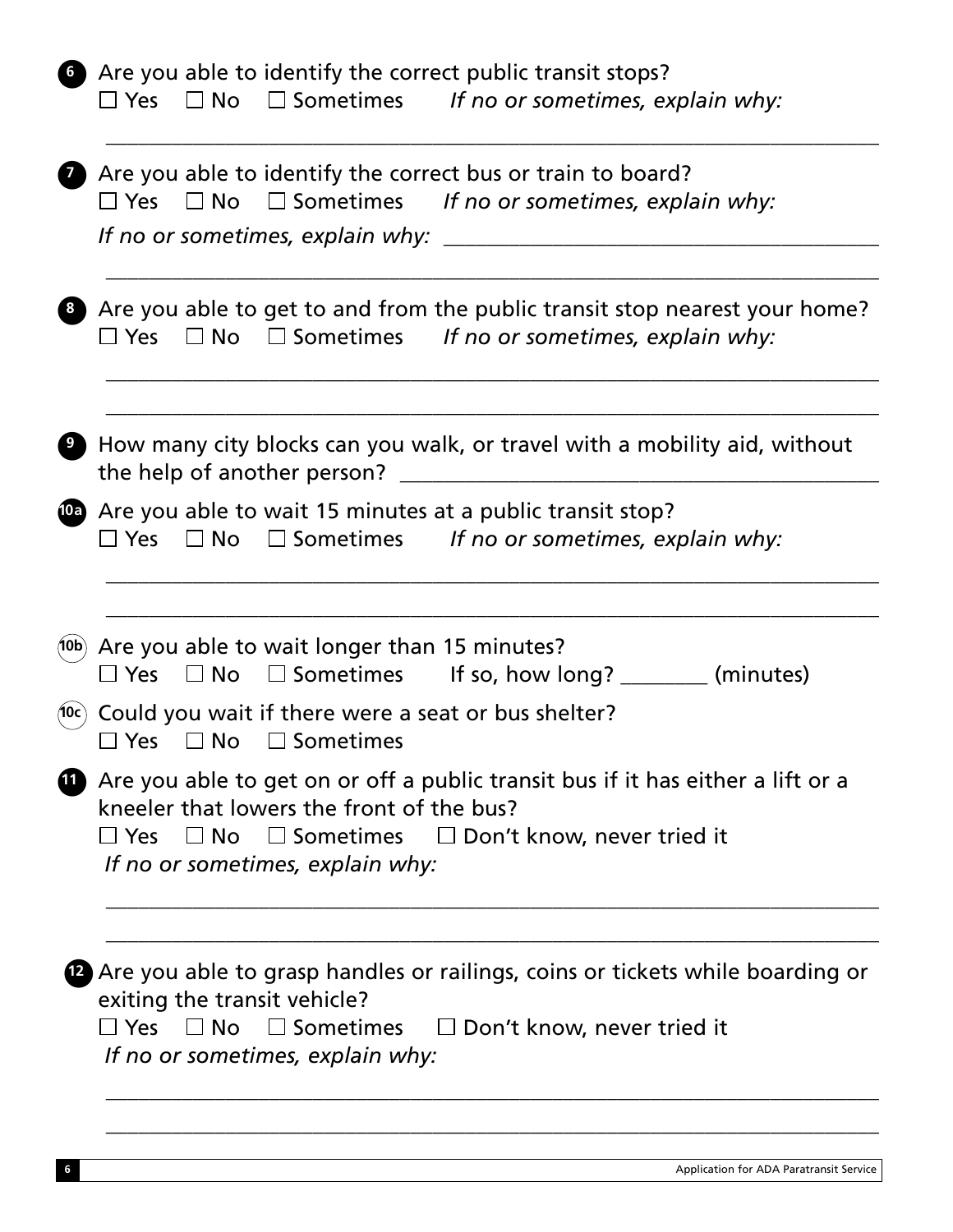| $\left( 13 \right)$ | Are you able to maintain balance and tolerate movement of a public transit<br>vehicle when seated?<br>$\Box$ No $\Box$ Sometimes $\Box$ Don't know, never tried it<br>$\Box$ Yes<br>If no or sometimes is selected, explain why:                                    |
|---------------------|---------------------------------------------------------------------------------------------------------------------------------------------------------------------------------------------------------------------------------------------------------------------|
|                     | <b>49</b> Have you ever had any training or instruction (travel training) to learn how<br>to use public transit?<br>$\Box$ Yes $\Box$ No If yes is selected, where and when did you receive<br>this training?                                                       |
|                     | <b>B</b> is the public transit you need accessible (for example, equipped with a lift,<br>ramp or kneeler)?<br>$\Box$ Yes $\Box$ No $\Box$ Sometimes $\Box$ Don't know, never tried it<br>If no or sometimes is selected, explain in what way is it not accessible: |
|                     | <b>13</b> Are there specific places you would like to go to that you are unable to get<br>to using public transit?<br>$\Box$ Yes $\Box$ No If yes is selected, explain why you cannot use public transit<br>to get to those destinations:                           |
|                     | Have you answered all the questions and provided explanations where required?<br>INCOMPLETE APPLICATIONS WILL BE RETURNED.                                                                                                                                          |

Application for ADA Paratransit Service **7**